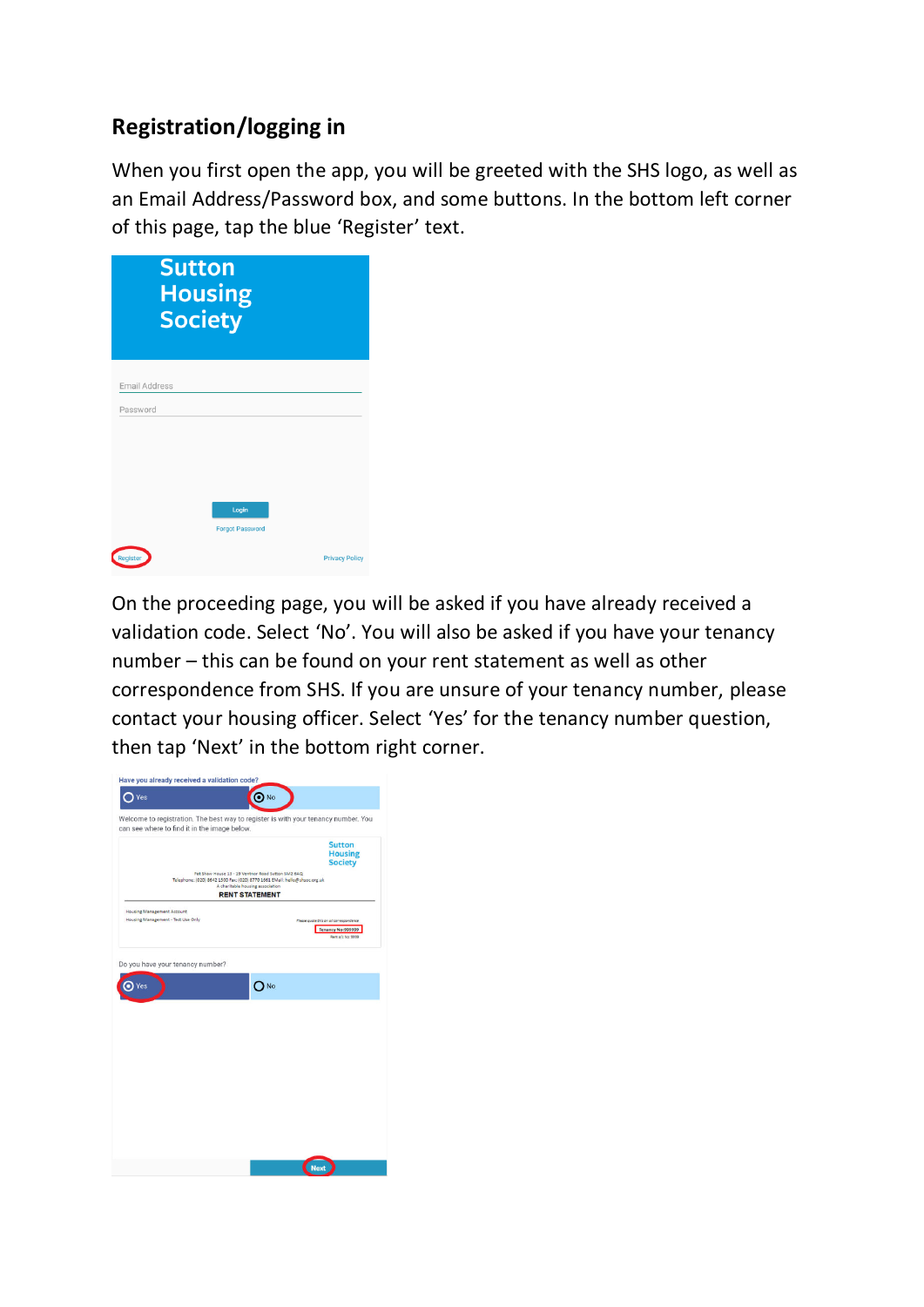The next page will have different boxes for you to fill out. To begin with, tap the box underneath the 'Tenancy number' text, and enter your tenancy number using the keyboard that will appear. Tap each box and fill out what is required. Once done, close the keyboard by tapping any blank space on the screen, then tap the 'Next' button in the bottom right corner.

| Tenancy number                                                                                                                          |
|-----------------------------------------------------------------------------------------------------------------------------------------|
| 0123456789                                                                                                                              |
| Email                                                                                                                                   |
| Test@shsoc.org.uk                                                                                                                       |
| Phone Number                                                                                                                            |
| 01234567890                                                                                                                             |
| Please enter your telephone number beginning with zero and without spaces.                                                              |
| Date of Birth                                                                                                                           |
| 09/04/2021                                                                                                                              |
| Password                                                                                                                                |
|                                                                                                                                         |
| Re-Enter Password                                                                                                                       |
|                                                                                                                                         |
| Your password must be at least 6 characters, and must include at least one upper<br>case letter, one lower case letter, and one symbol. |

You will then be prompted to request a validation code. Tap the blue box saying, 'Request validation code'. Once done, check your email, then enter the validation code in the box on the app. If you do not receive one, tap the 'Request New Verification Code' button. If you still cannot see it, check your spam and junk folders or contact us on 020 8642 1500. Otherwise, enter your code (case sensitive) and tap 'Complete Registration'. If registration is successful, this button will turn green. You can then tap 'Close' in the bottom right corner.

| Wu5f7f |                                               |  |
|--------|-----------------------------------------------|--|
|        |                                               |  |
|        | <b>Complete Registration</b>                  |  |
|        | <b>Request New Verification Code</b>          |  |
|        |                                               |  |
|        |                                               |  |
|        | Please enter the validation code sent to you. |  |
| Wu5f7f |                                               |  |
|        |                                               |  |
|        | <b>Registration Successful</b>                |  |